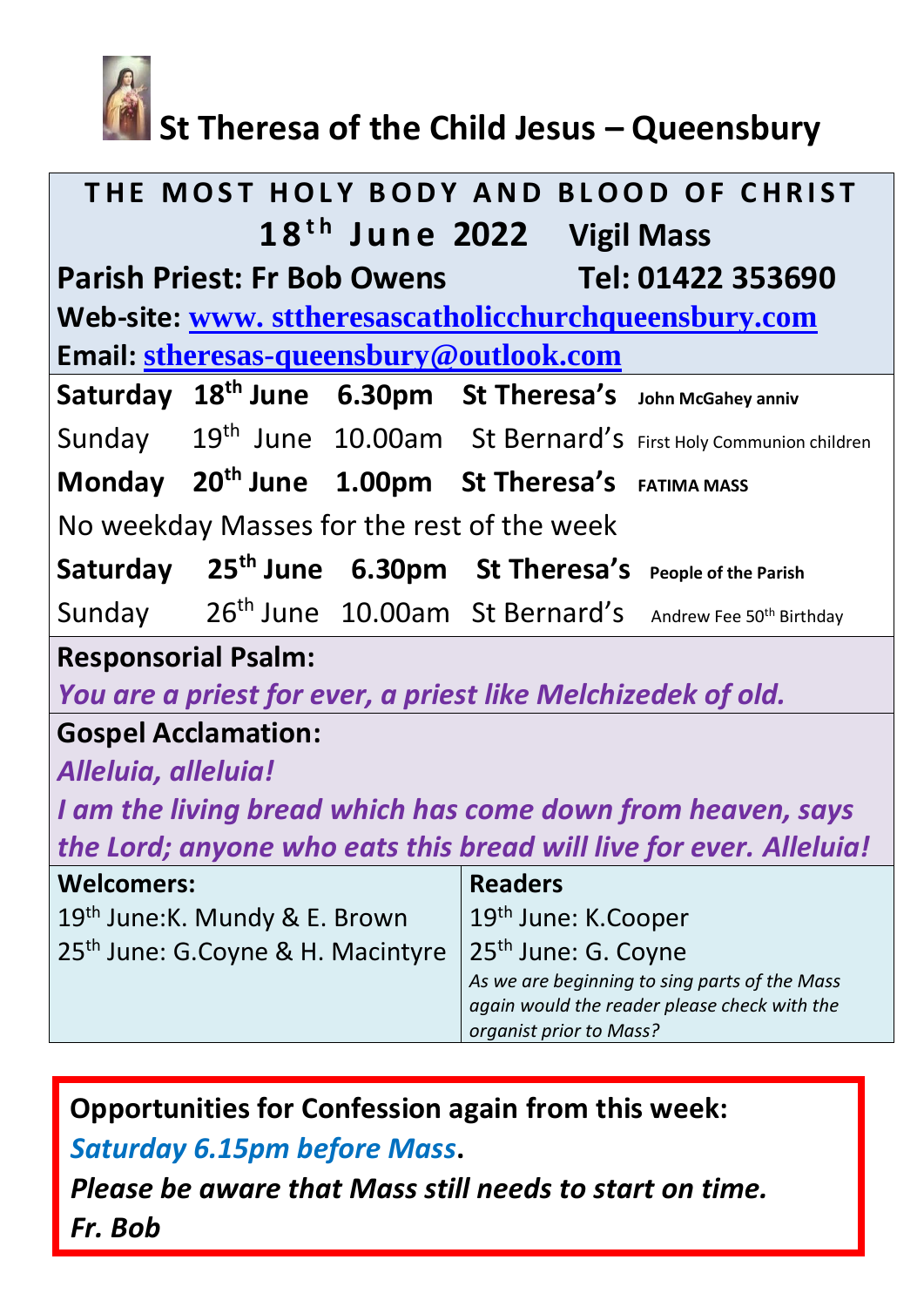## **Offertory Collection: 11th June £429.50** *Thank you*

**Please keep in mind all those who are in need in our prayers for whatever reason especially at St Theresa's** - Inge Parkinson, the Hales family, Anne-Marie, Noah Brown and family, Betty Mackrill , Cath & David Hodgson, Madelaine Hickinson, Gerard Coyne, Sam Rose and many special intentions. **St Bernard's** – Barbara McDonald, Jean Barraclough, Francis Marshall and Dave Sutcliffe.

**Those who have died recently**:

**Those whose anniversaries occur about this time**: John McGahey,



**The Pope's Prayer Intention for June –** For Families We pray for Christian families around the world; may they embody and experience unconditional love and advance in holiness in their daily lives.

## *Week beginning 20th June*



l

**FATIMA MASS** – Monday 1pm followed by tea & biscuits.

**SINGING**: Monday-2.30 – 3.30pm



**St Theresa's Playgroup** – meets in the hall every Tuesday and Thursday in term time from 9.15am to 11.15am. Children aged 0 to preschool. £2 per child.



**There will be tea/ coffee in the Church Hall after Mass.** 

**Church Cleaning: week ending 24th June**

Maureen Gill & Dot Hamer

**Flower arrangements: 24th June**

 Cath Hodgson & Pam Patterson

*Photos of our willing workers from the 'Working day' are in the porch. Thank you to all concerned especially Cath and Keith Cooper for organising it.*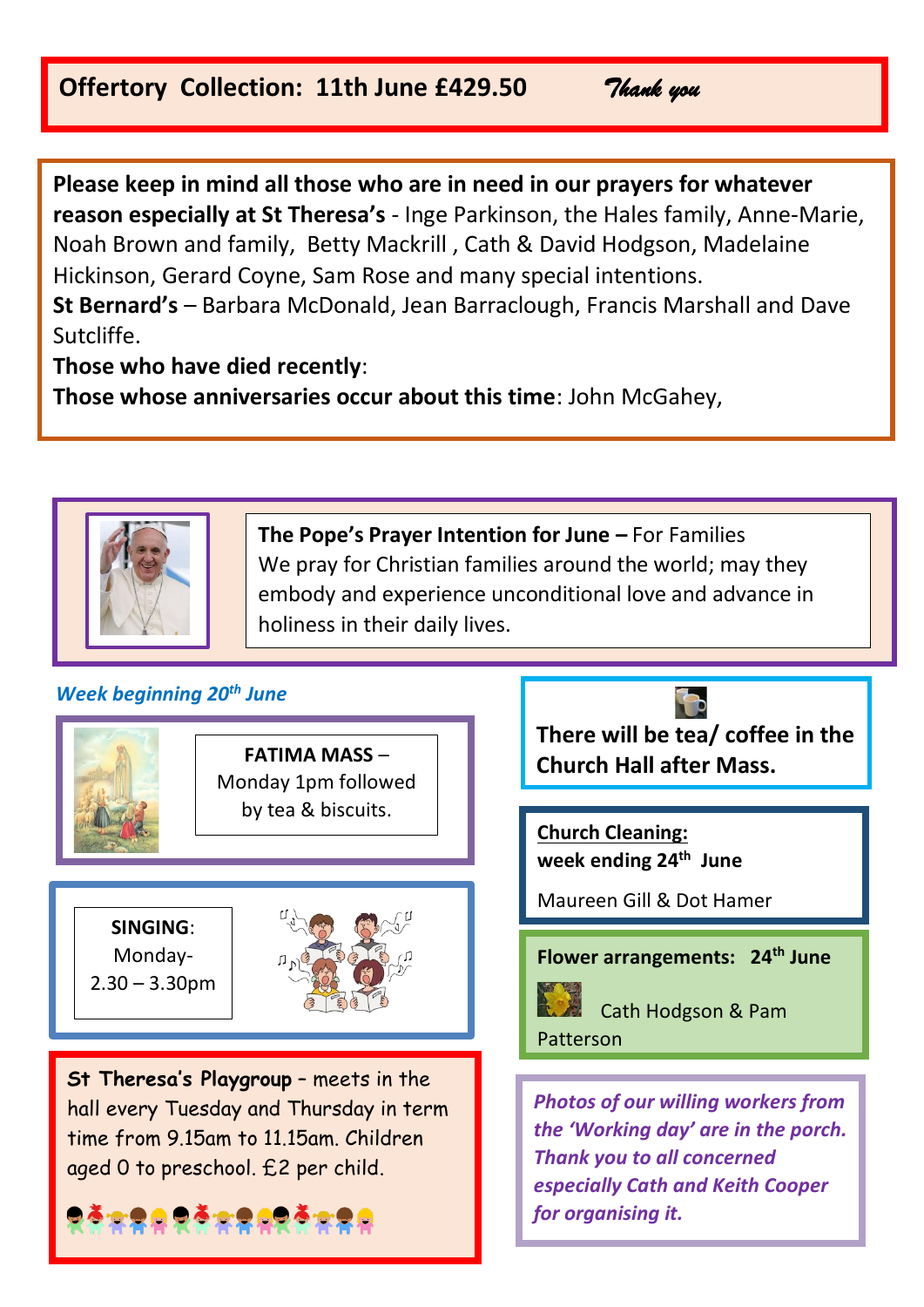# **SUMMER FAIR – 26th June 2022**

## **NOW ONLY 1 WEEK AWAY.**

*Thanks to people who have donated bottles, cans and tins of food. Please keep them coming in. We want the summer fair to be the big success it was pre-pandemic.*



#### **PARISH MEETING – THURSDAY**

#### **30th JUNE at 6.30pm in the Church Hall**

Come along and share your thoughts and ideas that ensure the smooth running and upkeep of our parish.

Please send items for the agenda to Ian Richardson 01422 366051.

#### **BAPTISM**

Baby Isaac was baptised to–day, Saturday 18<sup>th</sup> June at 12.30pm

Please keep the family in your prayers.

## **Thank you, Thank you**, **Thank you**

St Theresa's Playgroup have very generously donated a cheque for £219 to Church funds.

**Thank you** to **Matthew Kitchen** for working on the back wall in the kitchen area in an effort to remedy the water ingress. Pray that it works. He has also replaced the threshold of the fire door by the bar. A super job.

### **ST BERNARD'S PARISH**

Coffee after 10am Mass on Sundays.

Minutes of the Parish meeting are on the notice board.

Confessions Saturday 9.45am before Mass. Please be aware Mass needs to start on time.

## ST JOSEPH'S PRIMARY SCHOOL



School reopened on Monday 12<sup>th</sup> June 2022.

First Holy Communion – Sunday 19th June, 10am Mass at St Bernard's Church.

#### *THANK YOU THANK YOU THANK YOU*

The family of Frank and Betty Mackrill would like to thank the parishioners at St Theresa's for the care and support given to their parents especially over the last two years. Betty is in a home in Chester only 10 minutes from their daughter Christine and family and is settling in well. They are enjoying being able to pop in at various times of the day to see her. They will miss being part of St Theresa's family.

**Thank you** also to **Wills Parkinson** for making our Church grounds look so fantastic prior to the jubilee celebrations. Wills also came and gave the lawns an extra cut prior to the funeral, in honour of Frank who spent many hours gardening at Church.